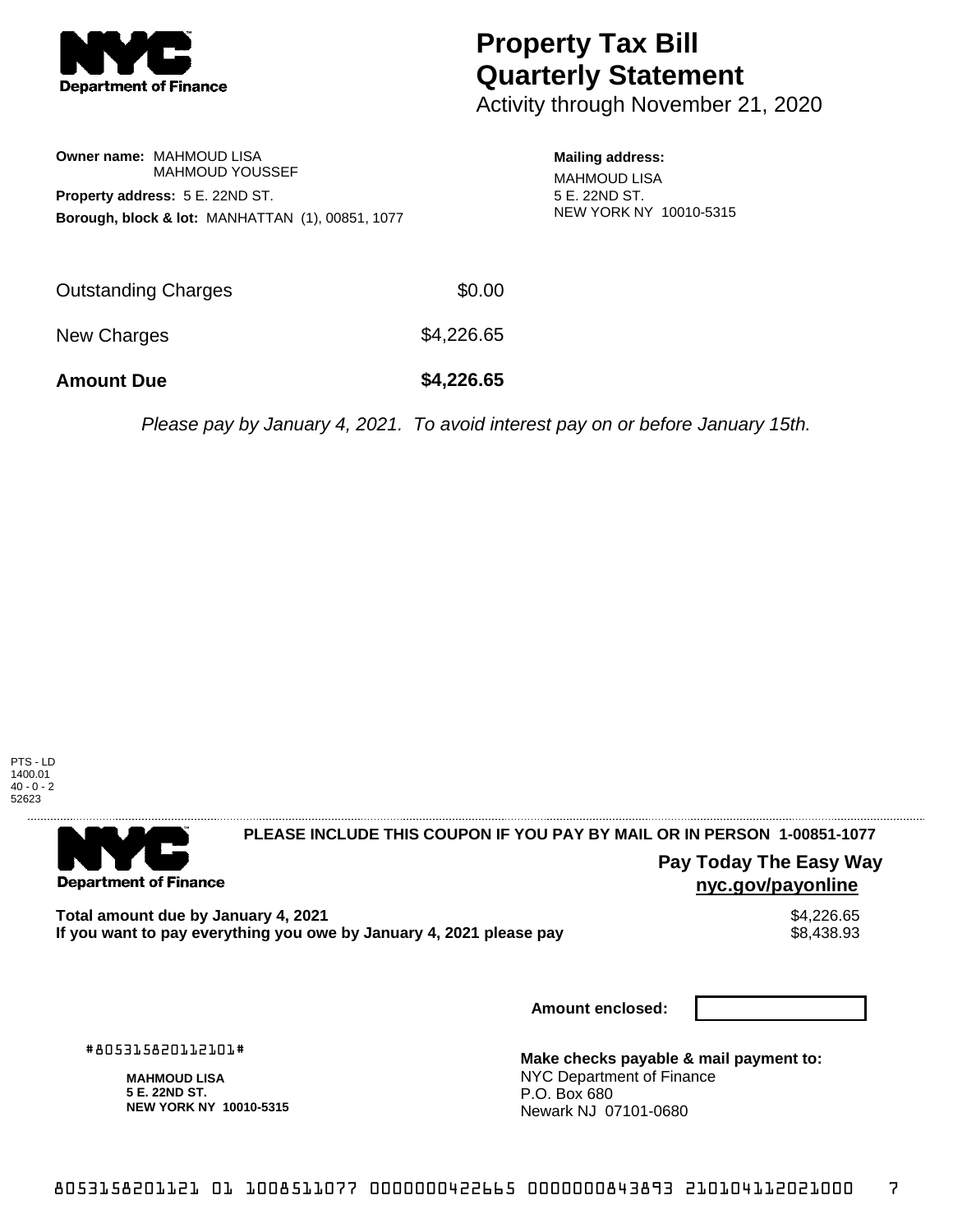

| <b>Previous Charges</b>                                                  |                      | Amount<br>\$0.00 |                                     |
|--------------------------------------------------------------------------|----------------------|------------------|-------------------------------------|
| Total previous charges including interest and payments                   |                      |                  |                                     |
| <b>Current Charges</b>                                                   | <b>Activity Date</b> | <b>Due Date</b>  | Amount                              |
| Finance-Property Tax<br><b>Adopted Tax Rate</b><br>Co-op Condo Abatement | 01/01/2021           | 01/01/2021       | \$4,373.09<br>$$-177.50$<br>\$31.06 |
| <b>Total current charges</b>                                             |                      |                  | \$4,226.65                          |
| <b>Tax Year Charges Remaining</b>                                        | <b>Activity Date</b> | <b>Due Date</b>  | <b>Amount</b>                       |
| Finance-Property Tax<br>Adopted Tax Rate<br>Co-op Condo Abatement        | 01/01/2021           | 04/01/2021       | \$4,373.09<br>$$-177.50$<br>\$31.06 |
| Total tax year charges remaining                                         |                      |                  | \$4,226.65                          |
| If you want to pay everything you owe by January 4, 2021 please pay      |                      | \$8,438.93       |                                     |
|                                                                          |                      |                  | $ - -$                              |

If you pay everything you owe by January 4, 2021, you would save: \$14.37

### **Home banking payment instructions:**

- 1. **Log** into your bank or online bill pay website.
- 2. **Add** the new payee: NYC DOF Property Tax. Enter your account number, which is your boro, block and lot, as it appears here: 1-00851-1077 . You may also need to enter the address for the Department of Finance. The address is P.O. Box 680, Newark NJ 07101-0680.
- 3. **Schedule** your online payment using your checking or savings account.

#### **Did Your Mailing Address Change?** If so, please visit us at **nyc.gov/changemailingaddress** or call **311.**

When you provide a check as payment, you authorize us either to use information from your check to make a one-time electronic fund transfer from your account or to process the payment as a check transaction.